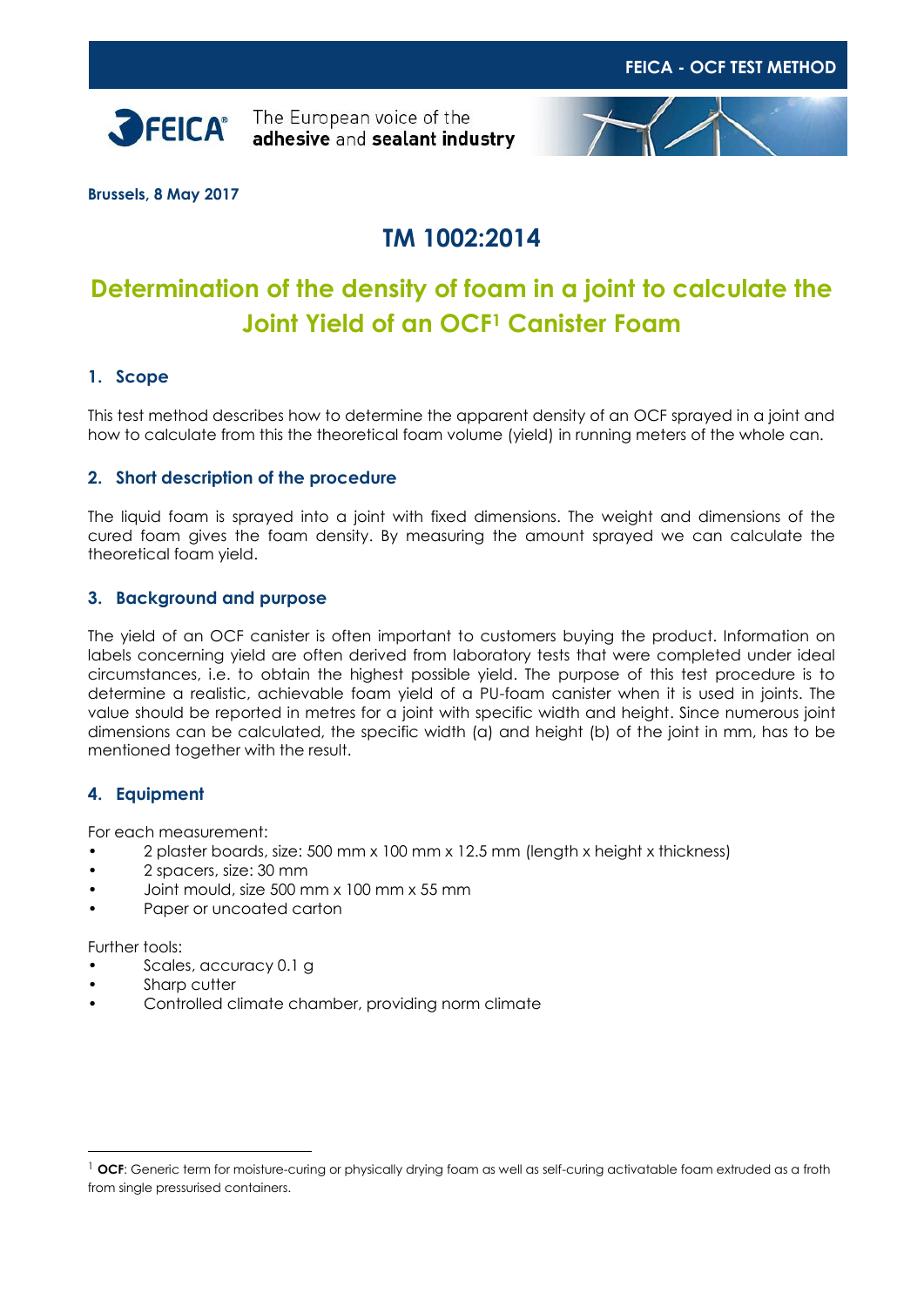## **5. Procedure**

### **5.1 Preparation**

- a) Test conditions: 23°C, 50 % r. h. (norm climate)
- b) Acclimatise the test canister, plaster board and paper to the test climate for at least 24 h.
- c) Build a horizontal joint, perpendicular to the flat, with a width of 30 mm, depth of 100 mm and a length of 500 mm, with the plaster boards at the sides.
- d) Take the paper and draw orientation lines to indicate a 40 mm height of the joint (see Figure 1). Place the paper in the joint to give the test apparatus as in Figure 2.

### **5.2 Experimental procedure**

- a) Mount the dispenser tool (straw or gun) and note the initial canister weight (mi).
- b) Don't pre-moisten the joint.
- c) Shake the canister vigorously 20 times.
- d) Discard the first 50 g of foam and weigh the canister again  $(m_0)$ .
- e) Avoiding overexpansion of the cured foam, fill according to manufacturer's instructions (typical: gun foam 70 - 80 %, straw foam 40 – 50 % of joint height).
- f) Weigh the canister again  $(m_n)$ .
- g) Let the foam cure for at least 24 hours at 23°C and 50 % r. h.
- h) Determine the weight (Wf) of the foam piece including the paper.
- i) Determine the volume  $(V_i)$  of the foam piece including the paper, e. g. with Archimedes' method or by water displacement (see TM 1007).
- j) Repeat the procedure (steps  $c i$ ) if possible twice, with the second (can half empty) and third part (last 10% of the can content). For both new tests one should get new figures for  $m_0$ ,  $m_n$  and  $V_f$ .
- k) Spray the canister until empty (until spitting) and note the weight of the empty canister  $(m_e)$ .



*Figure 1: Typewriter paper insert with orientation lines.*





*Figure 2: Build joint. Figure 3: Joint with cured foam.*

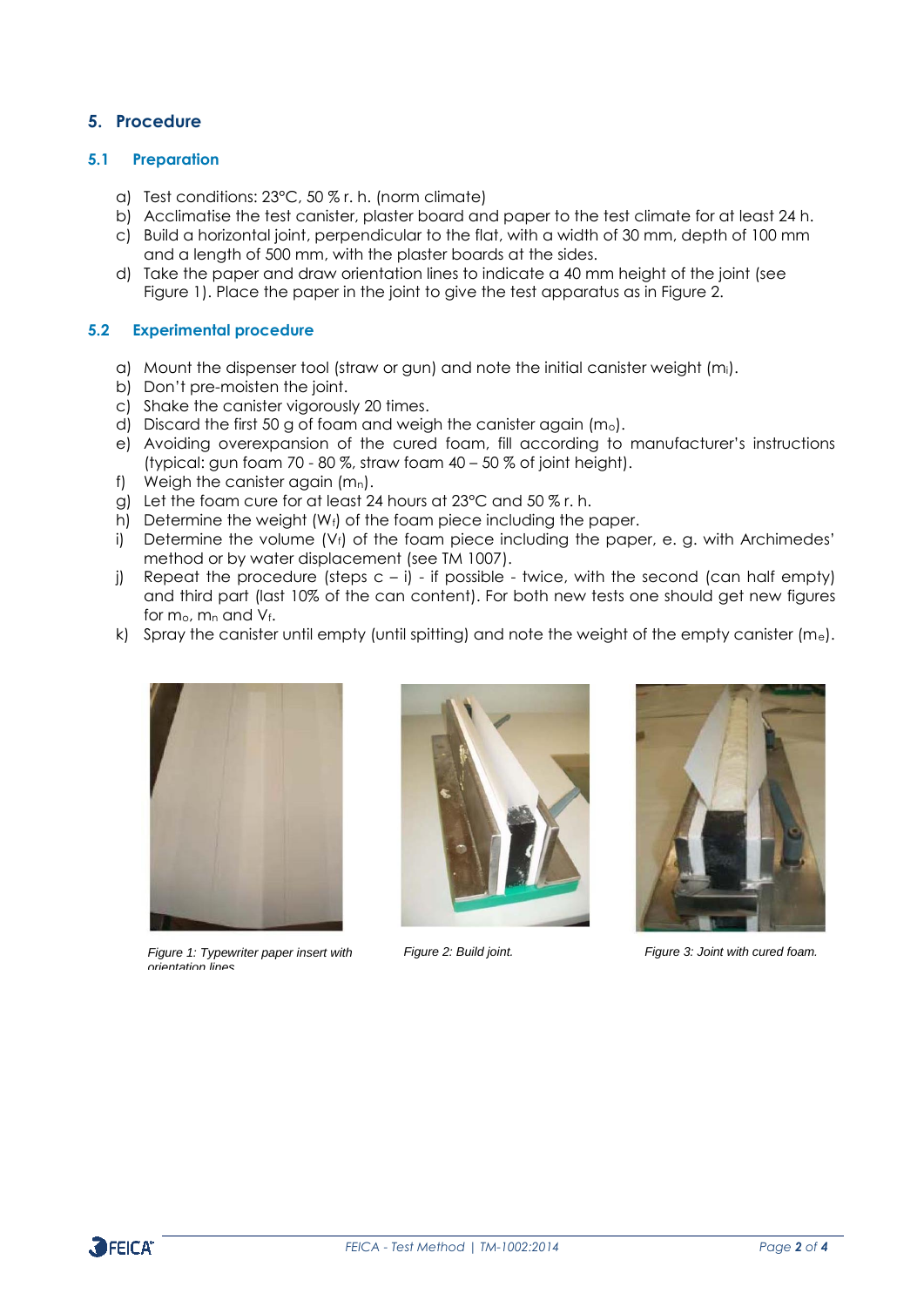#### **5.3 Evaluation**

The density of the foam in the joint can be calculated as follows:

$$
s.g._{joint} = \frac{(W_f - x)}{V_f}
$$

where:  $s.g.$   $\phi$  is the calculated density of the foam in the joint (g/L)  $V_f$  is the volume of the foam piece (L)  $W_f$  is the weight of the foam piece (g) x is the correction for the used paper still on the foam piece (g); this weight can be calculated using the specific weight (g/m2) of the paper, or can be measured by weighing a paper sheet of the same quality and dimensions

The "longitudinal" yield can be calculated using the equation:

|                              |                   | $\frac{(m_i - m_e)}{V \cdot V \cdot 10^3}$    |
|------------------------------|-------------------|-----------------------------------------------|
| $Y(m)_{a,b \;mm^2 \; joint}$ | $(m_{o} - m_{n})$ | $\begin{vmatrix} f & a \cdot b \end{vmatrix}$ |

| where: | $Y_{(m)}$      | is the yield in running metres for a joint size of $a$ mm $x$ $b$ mm           |
|--------|----------------|--------------------------------------------------------------------------------|
|        | mi             | is the initial canister weight, including tool (straw or gun) (g)              |
|        | m <sub>e</sub> | is the emptied canister weight, including tool (straw or gun) (g)              |
|        | m <sub>o</sub> | is the canister weight just before joint filling, including tool (straw or     |
|        |                | $gun)$ (g)                                                                     |
|        | m <sub>n</sub> | is the canister weight just after joint filling, including tool (straw or gun) |
|        |                | (g)                                                                            |
|        | $V_{\text{f}}$ | is the volume of the foam piece (L)                                            |
|        | a              | is the width of the joint to calculate, expressed in mm                        |
|        | b              | is the heigth of the joint to calculate, expressed in mm                       |
|        |                |                                                                                |

#### **5.4 Results**

The joint yield must be expressed, for comparison reasons, in meter length for a standard joint of 20 mm (*a*) width and 50 mm (*b*) depth. For other joint dimensions, *a* and *b* should be adapted accordingly.

When two or more measurements are done for the same one canister (see point 5.2 j), the test results for both density and running meters at the mean values of the two or more measurements. The width (a) and height (b) of the joint for which the running meter yield calculation is made, are always noted as well.